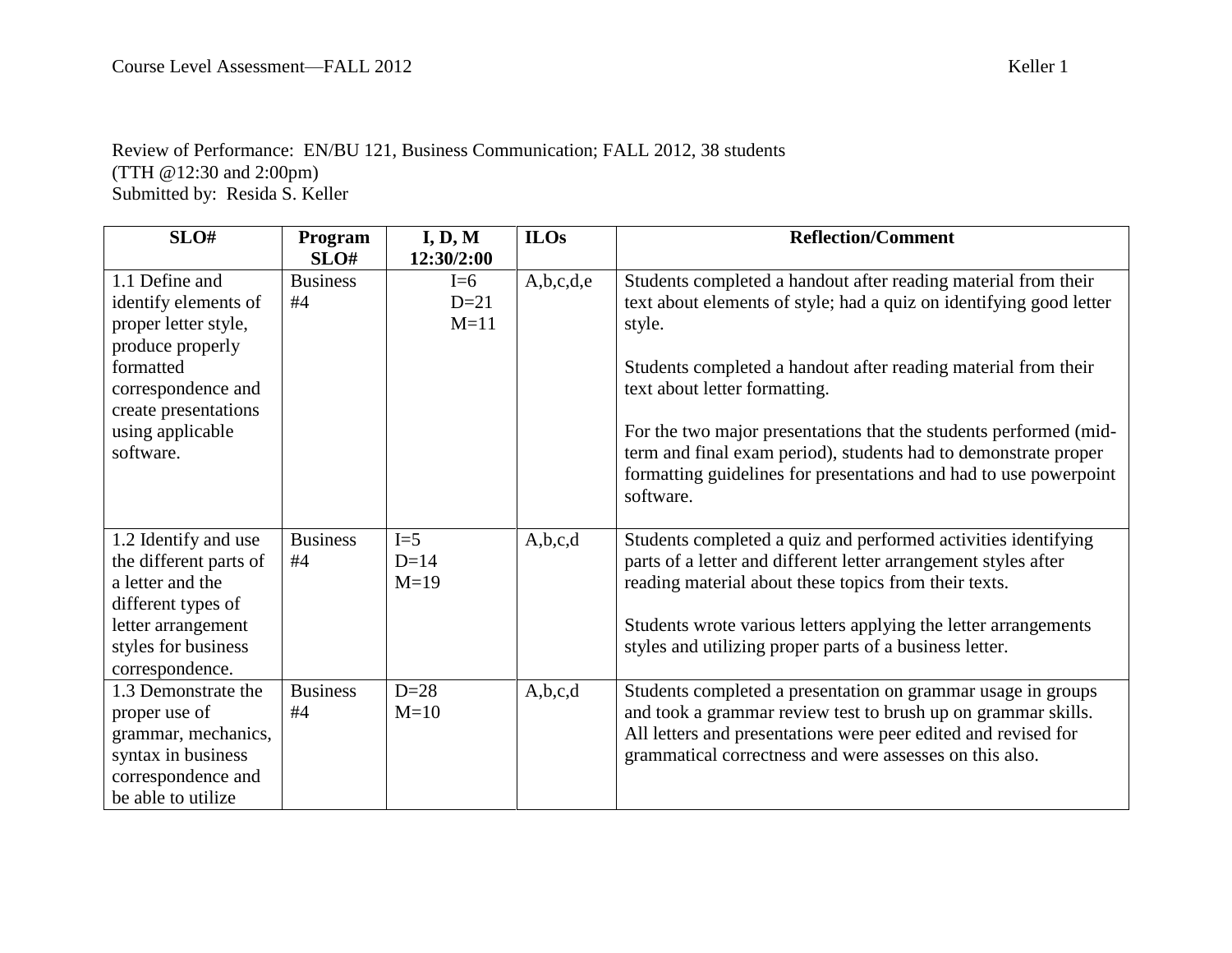appropriate software in revision and

editing.

| Students were required to perform mock telephone conversations<br>for different scenarios to demonstrate proper telephone etiquette<br>kills. |
|-----------------------------------------------------------------------------------------------------------------------------------------------|

| 2.1 Utilize           | <b>Business</b> |        | A,b,c,d,e | Students were required to perform mock telephone conversations       |
|-----------------------|-----------------|--------|-----------|----------------------------------------------------------------------|
| appropriate           | #4              | $D=28$ |           | for different scenarios to demonstrate proper telephone etiquette    |
| telephone             |                 | $M=10$ |           | skills.                                                              |
| communication skills  |                 |        |           |                                                                      |
| including answering   |                 |        |           | Students completed quizzes, activities and worksheets on             |
| calls, making calls,  |                 |        |           | telephone usage, message taking and creating; had to demonstrate     |
| taking messages,      |                 |        |           | problem-solving skills when facing different telephone scenarios.    |
| handling problems,    |                 |        |           |                                                                      |
| recording messages    |                 |        |           |                                                                      |
| for voicemail and     |                 |        |           |                                                                      |
| answering devices.    |                 |        |           |                                                                      |
| 2.2 Respond and       | <b>Business</b> |        | A,b,c,d   | Students had to respond to and send in to instructor and peers       |
| reply to business     | #4              | $D=29$ |           | three emails for three different situations, utilizing proper email  |
| email                 |                 | $M=9$  |           | etiquette.                                                           |
| communications        |                 |        |           |                                                                      |
| following established |                 |        |           | Students completed quiz and worksheet on proper email etiquette      |
| etiquette for email.  |                 |        |           | and did research/surveys to identify email problems among            |
|                       |                 |        |           | students, faculty and staff.                                         |
|                       |                 |        |           |                                                                      |
| 2.3 Demonstrate       | <b>Business</b> | $D=20$ | A,b,c,d,e | Students had to go through the entire employment process from        |
| appropriate           | #4              | $M=18$ |           | the initial job search, creating resumes and letters of application, |
| communication skills  |                 |        |           | applying for a job, performing in a mock interview, filling out      |
| for employment        |                 |        |           | applications, and following up on the interview.                     |
| including             |                 |        |           |                                                                      |
| interviewing, filling |                 |        |           | Students watched a video on appropriate interviewing skills and      |
| out job applications, |                 |        |           | cultural differences in communicating with people from different     |
| creating resumes,     |                 |        |           | places.                                                              |
| application letters,  |                 |        |           |                                                                      |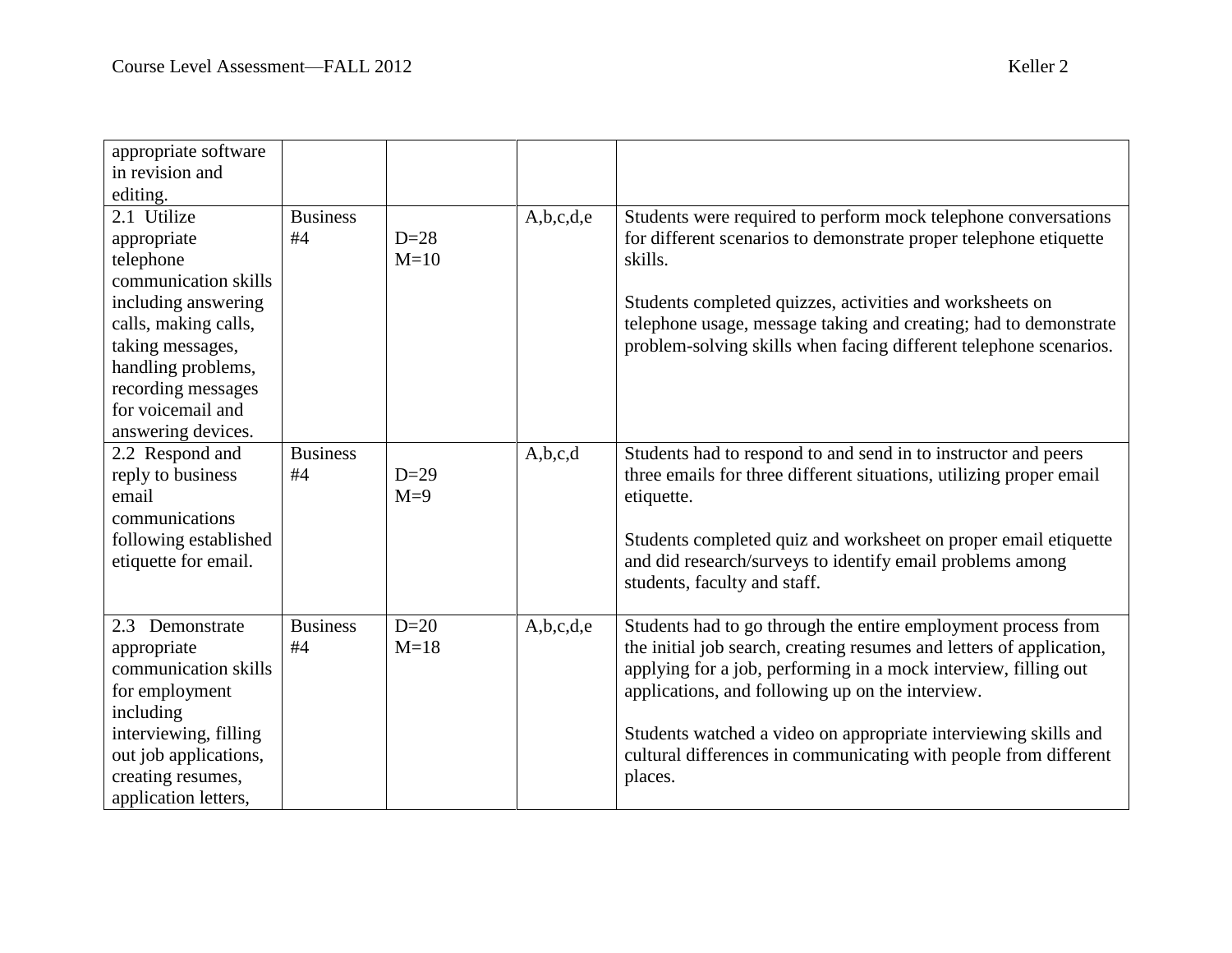| and other<br>employment<br>correspondence for<br>various business<br>settings within<br>specified<br>intercultural<br>situations.                                                     |                       |                  |           | Discussion and quiz on appropriate behaviors in the employment<br>process and gender/cultural communication differences.                                                                                                                                                                                                                      |
|---------------------------------------------------------------------------------------------------------------------------------------------------------------------------------------|-----------------------|------------------|-----------|-----------------------------------------------------------------------------------------------------------------------------------------------------------------------------------------------------------------------------------------------------------------------------------------------------------------------------------------------|
| 2.4 Produce<br>appropriate minutes<br>from meetings, write<br>memos and respond<br>to formal requests<br>and inquiries as<br>appropriate for a<br>variety of<br>situations/scenarios. | <b>Business</b><br>#4 | $D=25$<br>$M=13$ | A,b,c,d,e | Students compiled memos and minutes as both part of a mock<br>committee and individually as assignments.<br>Students submitted formal request and inquiry letters for various<br>situations; students did presentation on appropriate writing of<br>such letters.                                                                             |
| 2.5 Give formal<br>presentations of<br>reports, proposals<br>and/or business plans<br>using visual aids and<br>applicable software                                                    | <b>Business</b><br>#4 | $D=26$<br>$M=12$ | A,b,c,d,e | Students completed two formal reports for the semester: a<br>proposal and a business plan and were required to follow<br>appropriate report formatting and guidelines and were required to<br>perform in presentations about the two reports.<br>Usage of visual aids and powerpoint presentation was a required<br>part of the presentation. |
| 2.6 Demonstrate and<br>utilize persuasive<br>communication as<br>appropriate for<br>advertising, public<br>relations and news                                                         | <b>Business</b><br>#4 | $D=26$<br>$M=12$ | A,b,c,d,e | Students completed a handout after reading material from their<br>text about sales, public relations and news releases.<br>Students submitted complete letters for various situations<br>demonstrating their ability to be persuasive in their<br>communications;                                                                             |